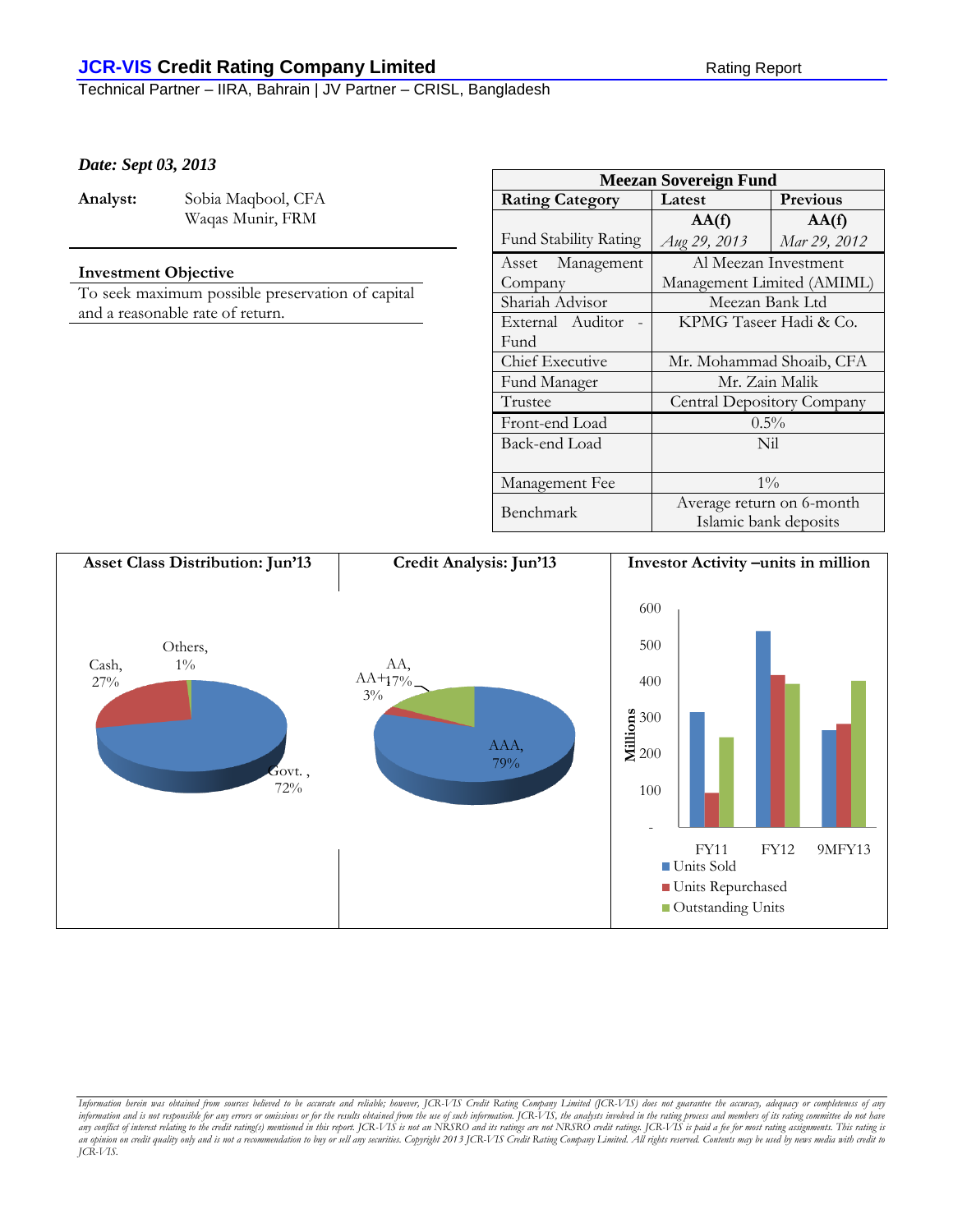Meezan Sovereign Fund (MSF) was launched on February 10, 2010 and is categorized as a Shari'ahcompliant open end income fund. MSF is the largest fund, in terms of net assets, managed by Al Meezan Investment Management Limited. Net assets of the fund have depicted low volatility. At end-June 13, net assets of the fund stood at Rs. 19.65b (FY12: Rs. 19.71b).

The investment policy allows the fund to invest in the following avenues, with pre-defined exposure limits:

- At least 70% of net assets of the fund have to remain invested in Shari'ah compliant profit bearing government securities.
- Remaining exposure will be maintained in AA or above rated banks, except for those funds which are temporarily parked in AA- or below rated banks for collection and redemption.
- At least 25% of net assets have to be allocated to cash and bank balances and government securities with residual maturity of 90 days or less.
- Weighted average time to maturity of the fund is capped at 4 years.

Credit risk of MSF is considered low given that the fund has been structured as a government securities fund. Cash and bank balances with 'AA' rated banks can go up to 30% of net assets. During FY13, average investment in GoP Ijarah Sukuk represented around 72% of net assets. Remaining net assets were deployed in cash and bank balances with at least 'AA' rated banks. Credit risk profile of the fund has been maintained in line with investment policy.

Duration of the fund is targeted at less than 90 days; actual duration of the fund's assets was recorded at 62 days at end-May 2013. Weighted average time to maturity of the fund stood at 1.03 years at end-June, 13 (end-June, 12: 1.5 years). Exposure to interest rate risk is expected to remain moderate as return on GoP Ijarah Sukuk is pegged to market benchmark rates. Apart from this, the fund's assets are mostly parked with banks.

Investor concentration in MSF has improved on a timeline basis. Top ten investors had an aggregate holding of around 53% of outstanding units of the fund at end-Dec, 12 and comprised institutional clients. Proportion of retail investors in the fund was higher at around 31% at end-Jun'12 (FY11:  $22\%)$ .

Performance of the fund on a monthly basis is plotted in the following graph:



Benchmark of the fund is average rate on six month deposits offered by Islamic banks. While benchmark is in line with the Securities & Exchange Commission of Pakistan's (SECP) guidelines, it is not commensurate with the asset allocation of the fund that also comprises higher yielding GOP Ijarah Sukuk. In view of this, MSF has consistently out-performed its benchmark since inception.

In comparison with peers, the fund has posted superior performance. During FY13, fund performance outperformed benchmark and peer group average return.

| MSF              | <b>FY11</b> | <b>FY12</b> | <b>FY13</b> |
|------------------|-------------|-------------|-------------|
| Return           | $11.45\%$   | $11.19\%$   | $9.11\%$    |
| Peer Group       | $10\%$      | $11\%$      | $9\%$       |
| Average          |             |             |             |
| <b>Benchmark</b> | $8.24\%$    | $8.13\%$    | $6.91\%$    |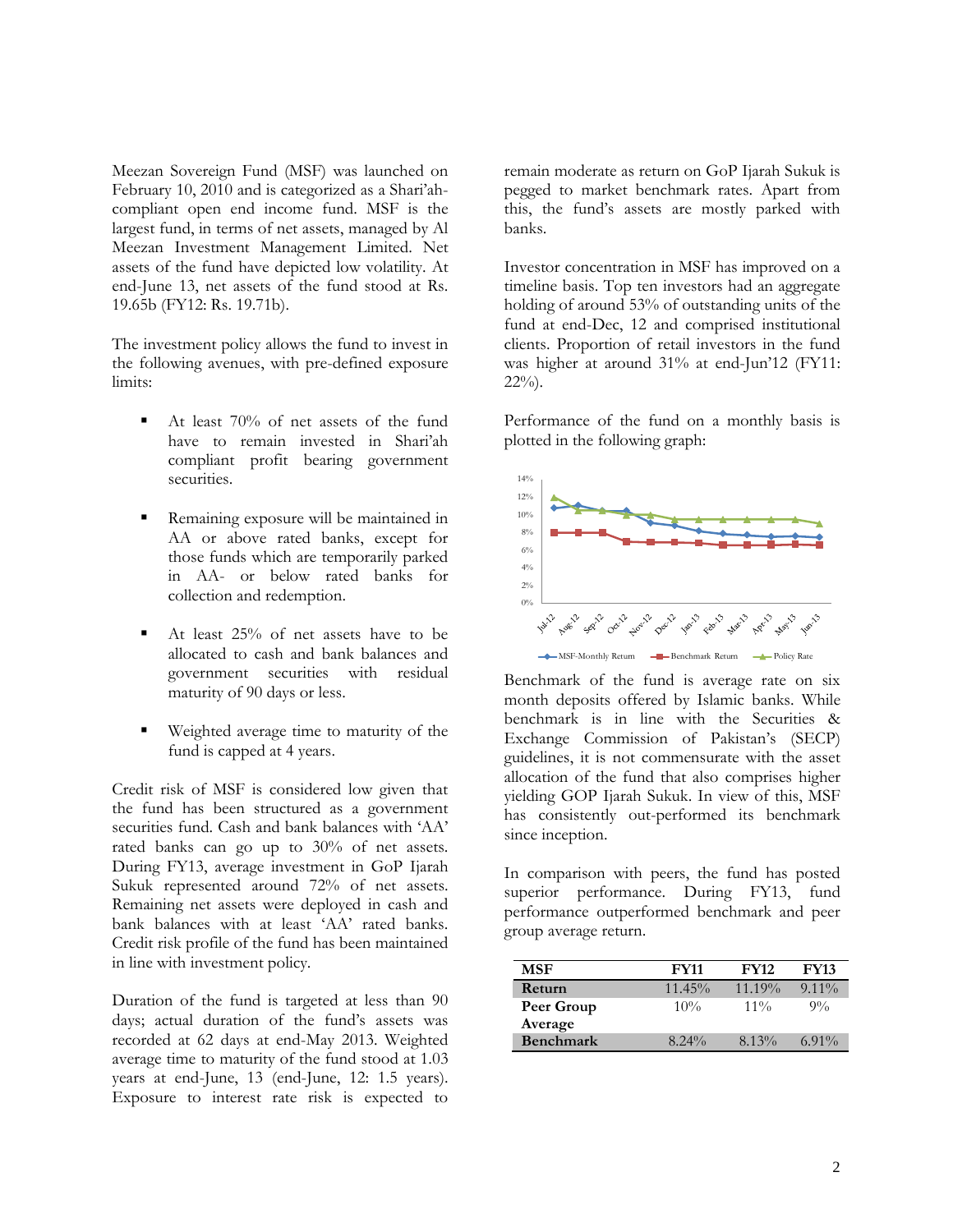GoP Ijarah Sukuk carried in all the collective schemes under management are not marked to market. The management has attributed this to non-availability of recent price data for GoP Ijarah Sukuk on account of lack of trades in the secondary markets. In view of this, volatility in NAV of the fund may be understated and the NAV may not reflect true market value of underlying assets. The matter of pricing of GoP Ijarah Sukuk is being considered at industry level; it may have some impact on reported NAVs JCR-VIS